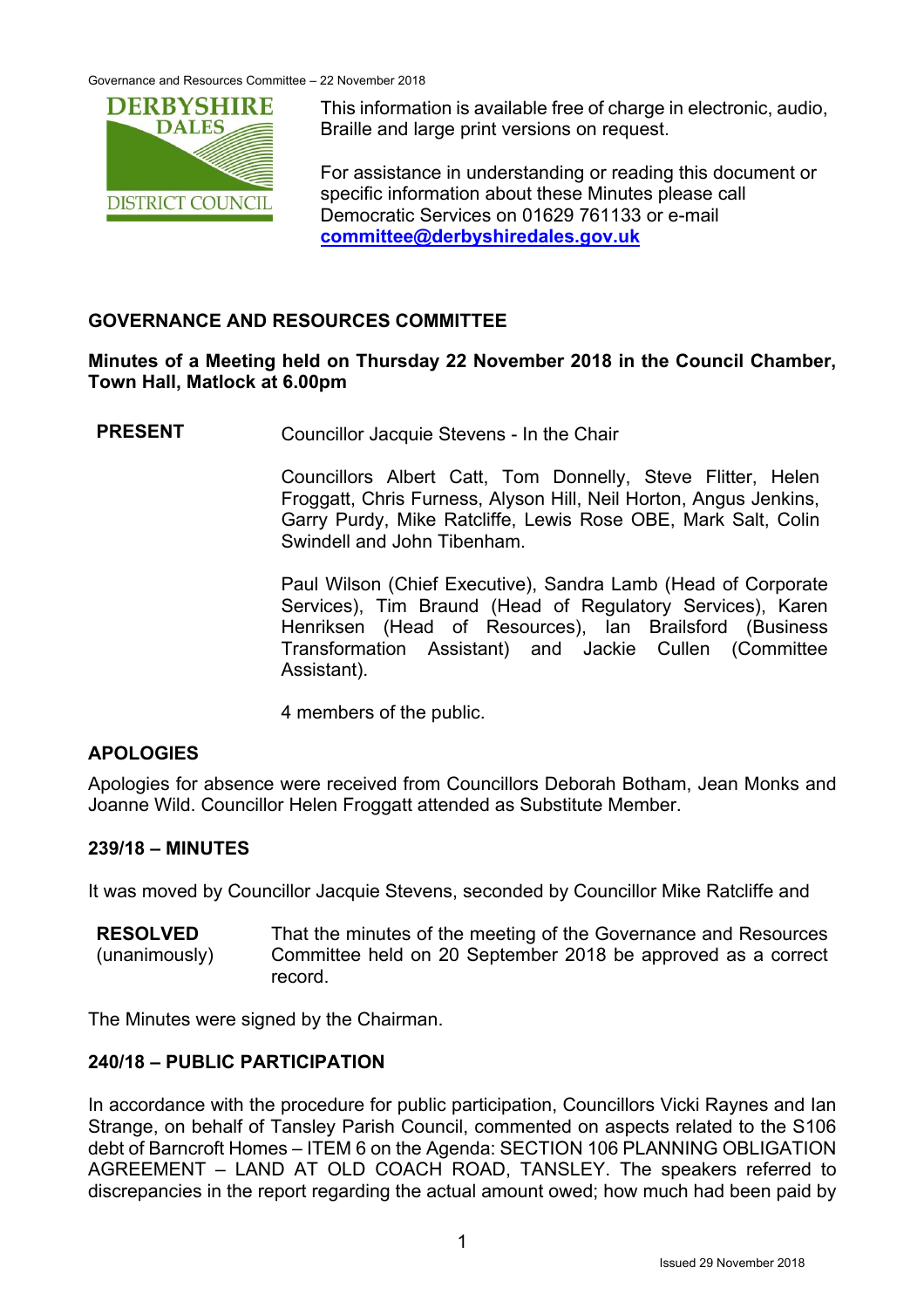Governance and Resources Committee – 22 November 2018

the Developer; why this amount should be written off before the liquidation process had completed; concerns that this would set a precedent; and the alleged offer by the Developer to take over the company's debt personally, as indicated in recent correspondence with the Chief Executive.

### **241/18 – INTERESTS**

Councillor Steve Flitter declared a personal interest in Item 6 on the Agenda: SECTION 106 PLANNING OBLIGATION AGREEMENT – LAND AT OLD COACH ROAD, TANSLEY as he knew the owner of Barncroft Homes. Cllr Flitter left the meeting during discussion of and voting on this item.

Sandra Lamb (Head of Corporate Services) declared a personal interest in Item 10 on the Agenda: CUSTOMER INNOVATION PROJECT, as she had been influential in writing the report; and a personal and pecuniary interest in Items 11 & 12 on the Agenda: ELECTION FEES and REFERRED ITEMS respectively.

The Chief Executive, the Head of Regulatory Services and the Head of Resources each declared a pecuniary interest in Items 11 & 12 on the Agenda: ELECTION FEES and REFERRED ITEMS respectively.

### **242/18 – SECTION 106 PLANNING OBLIGATION AGREEMENT – LAND AT OLD COACH ROAD, TANSLEY**

The Committee considered a report on legal proceedings initiated by the District Council to secure payment of an affordable housing contribution of £61,575 pursuant to an agreement under the provisions of section 106 of the Town and Country Planning Act 1990. The report also advised of the District Council's involvement in a company liquidation process.

The planning permission granted in April 2009 for the erection of 2 detached dwellings on land at Old Coach Road, Tansley (Application 08/00594/FUL) was subject to a section 106 agreement requiring the payment of an affordable housing contribution in the sum of £61,575. For reasons set out in the report, the debt remained unpaid. Steps taken to collect payment were detailed in the report; however despite lengthy Court proceedings and enforcement, the District Council had been unable to secure full payment of the debt due to the financial position of the company and the outstanding amount was £59,438.32.

It was noted that as part of the debt recovery proceedings, the District Council did secure charging orders against 3 properties owned by Barncroft Homes Limited; however those properties were subject to 999 year leases to various tenants and, as such, the Freehold Title owned by the Company was of nominal value (£600).

The Committee was informed that in August 2018 the Company was placed in liquidation. The properties under discussion had been purchased by individuals who were now the successors in title and it was therefore possible that the District Council could seek to recover the s.106 monies from those persons. However, in the circumstances it was not considered fair or reasonable, as explained in the report.

The Committee was therefore asked to consider writing off the s.106 debt owed, as there were no further legal avenues that the District Council could pursue.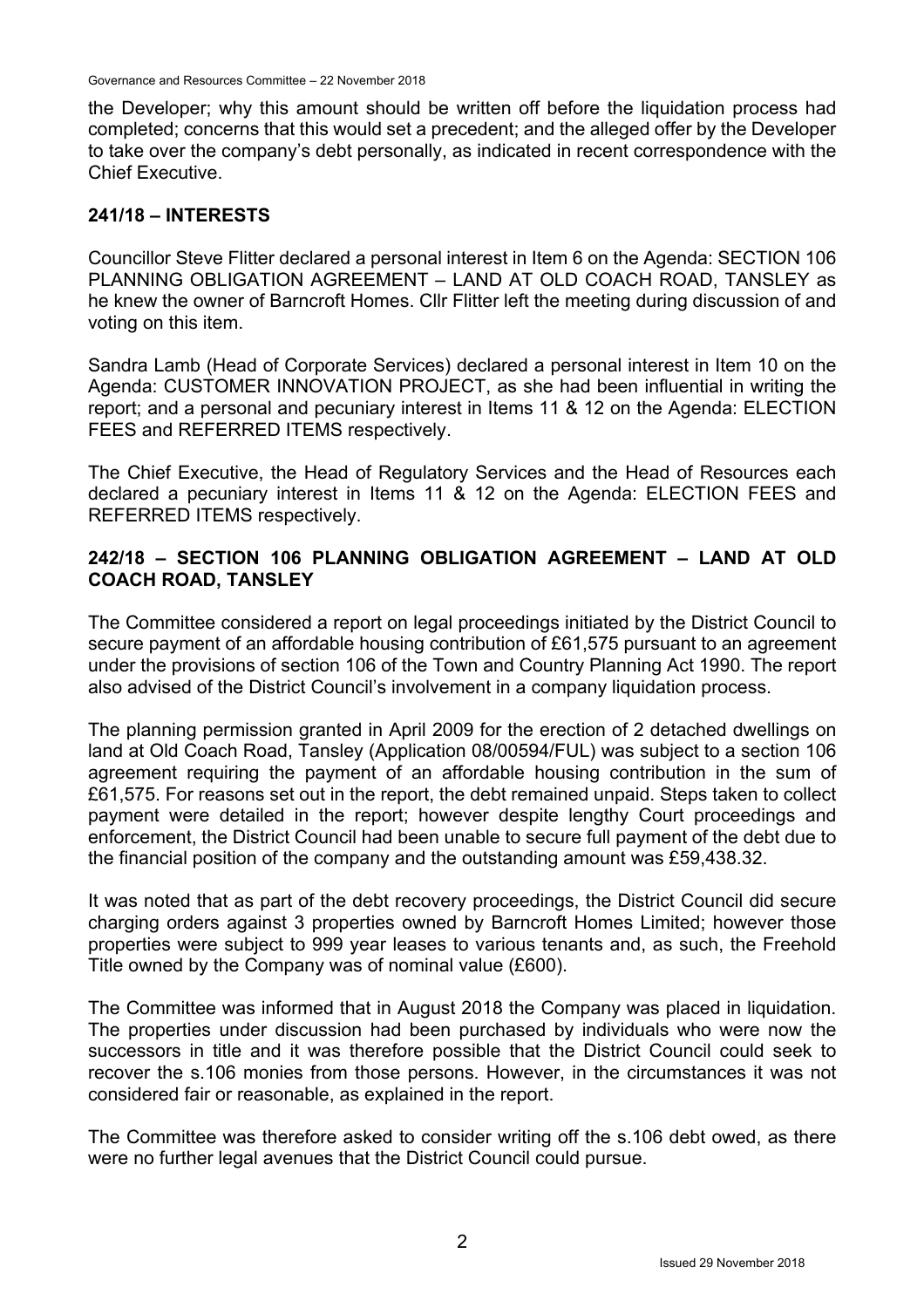Governance and Resources Committee – 22 November 2018

In response to some of the points raised by the speakers, the Chief Executive reported that he had received legal advice that day advising that once the insolvency process had been finalised, it was unlikely that the Council would receive any money apart from the £600 under the charging orders against the properties. With regard to the potential offer of payment from the individual, he emphasised that if this were accepted, there would be no formal means of recovery should the individual default on these payments. The Chief Executive also clarified the amount owed, as set out in paragraph 1.3 of the report.

It was moved by Councillor Albert Catt, seconded by Councillor Garry Purdy and

| <b>RESOLVED</b> | That this matter be deferred until the next meeting of this Committee |
|-----------------|-----------------------------------------------------------------------|
|                 | for the following reason:                                             |

Reason:

- 1. That further information may be sought regarding the issues raised at the meeting; in particular the offer from the Developer to settle the debt personally;
- 2. That an updating report be brought to the next meeting of this Committee (17 January 2019) to enable Members to make an informed decision.

**Voting:** 

| For                | 13 |
|--------------------|----|
| <b>Against</b>     | 0  |
| <b>Abstentions</b> |    |

### **243/18 – PROCUREMENT STRATEGY 2018-2021**

The Committee was asked to consider a report seeking approval of a revised Procurement Strategy that aimed to continue with the Council's initiatives to remove unnecessary complexity from processes and procedures and to retain only those that added value to the service it delivered.

The Procurement Strategy was attached as Appendix 1 to the report. The Action Plan set out in Section 9 of the report constituted a programme of the Strategic Themes set out in the Strategy, and it was reported that implementation would be a continuous process throughout the period covered by the Strategy.

It was moved by Councillor Lewis Rose OBE, seconded by Councillor Mike Ratcliffe and

**RESOLVED**  (unanimously) That the Derbyshire Dales District Council Procurement Strategy for 2018-2021 is adopted.

# **244/18 – REPLACEMENT OF ICT BACKUP STORAGE**

The Committee considered a report that sought approval for a business case relating to the replacement of ICT backup storage.

Under the Civil Contingencies Act the Council was required to ensure that it had made adequate provision for business continuity in the event of emergencies and unforeseen events. The Council's Business Continuity Plan, ICT Disaster Recovery Strategy and Risk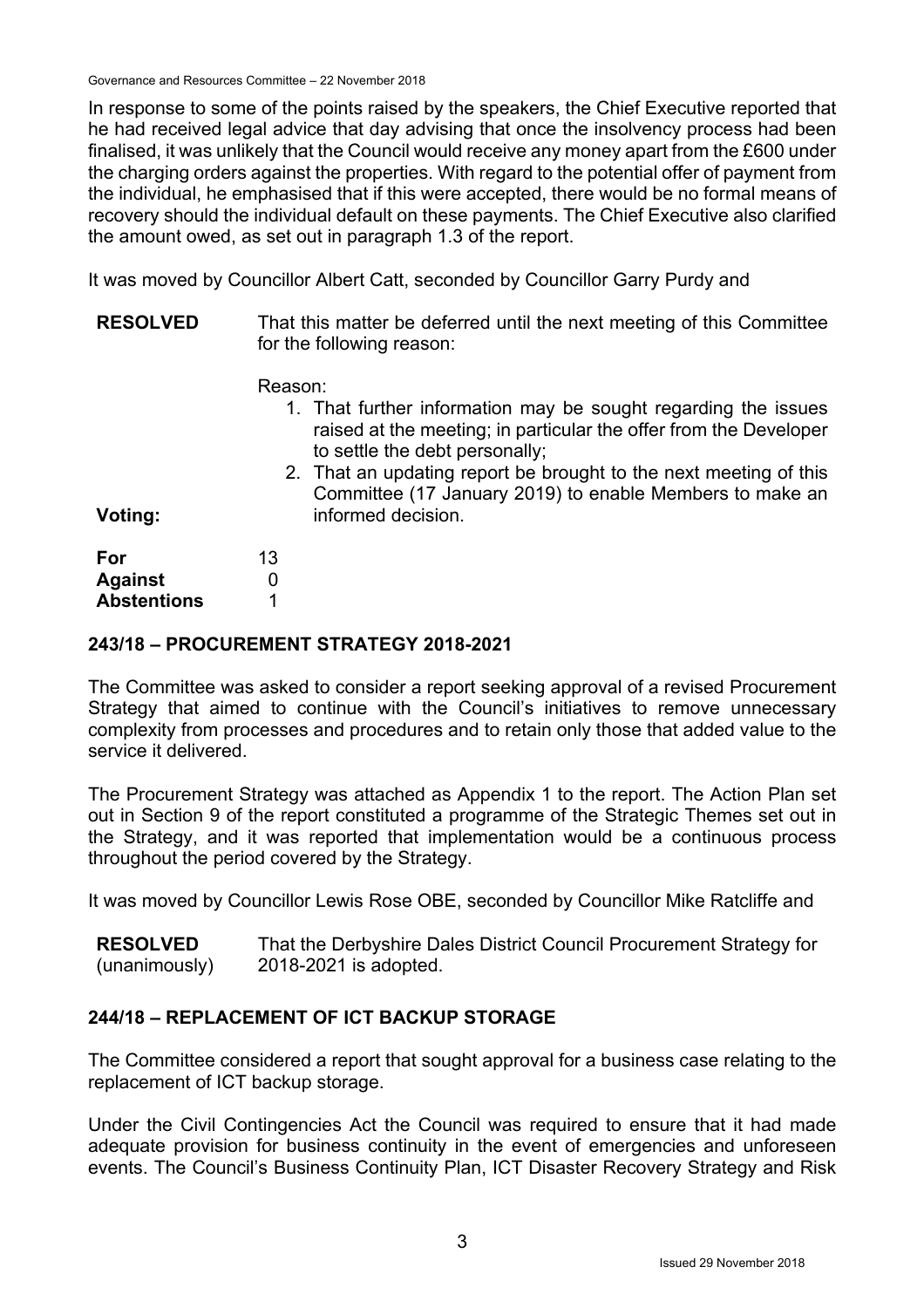Management Strategy all recognised the need for systems and processes to mitigate the impact of any service disruptions.

The current system was set out in the report, and it was noted that the current storage devices were deployed in 2014 and support from the manufacturer would be withdrawn in November 2019. It was therefore necessary to plan to replace the current backup storage systems.

This business case proposed (that the Council should procure new fully supported backup storage systems for Matlock Town Hall and Pioneer House) had an estimated capital cost of £30,000 which was requested for the financial year 2019/20. There would be no maintenance costs for the initial 5 years following installation, which would give revenue savings of £1,700 a year. The key stages of the proposed project were tabled in the report and the proposed business case had been approved by the Corporate Leadership Team.

It was moved by Councillor Lewis Rose OBE, seconded by Councillor Mike Ratcliffe and

#### **RESOLVED**  (unanimously) 1. That the business case for ICT backup storage replacement is approved;

2. That, Council be requested to approve £30,000 funding for this project within the capital programme for 2019/20.

### **245/18 – ANIMAL WELFARE REGULATIONS (LICENSING OF ACTIVITIES INVOLVING ANIMALS) (ENGLAND) REGULATIONS 2018 – LICENSING FEES**

The Committee considered a report that gave background information on the new licensing arrangements for activities involving animals; explained the fee setting process and recommended the level of fees that should be charged under the new regime.

Full details of how the system would operate, including the scheme of delegated authority, had been considered by the Licensing and Appeals Committee on 1 November 2018. However, responsibility for setting fees rested with the Governance and Resources Committee and this report recommended a schedule of fees for adoption and explained the methodology behind them. Due to the late provision of the Guidance that allowed the calculation of fees to be undertaken it was recommended that the new schedule was not introduced until 1 January 2019, by which time those existing licences that expired on 31 December 2018 would have been processed and transferred to the new system.

It was noted that fees for the activities covered by the Regulations were to be charged in 2 stages, as outlined in the report, and local authorities were expected to set their fees based on the principle of full cost recovery.

In addition to fees for the licence itself, officers recommended that a schedule of fees for advice was introduced, as set out in the report.

If approved, all existing licensed businesses would be made aware of the new fees and the benefits of good performance and would be directed to the updated webpages.

It was moved by Councillor Lewis Rose OBE, seconded by Councillor Angus Jenkins and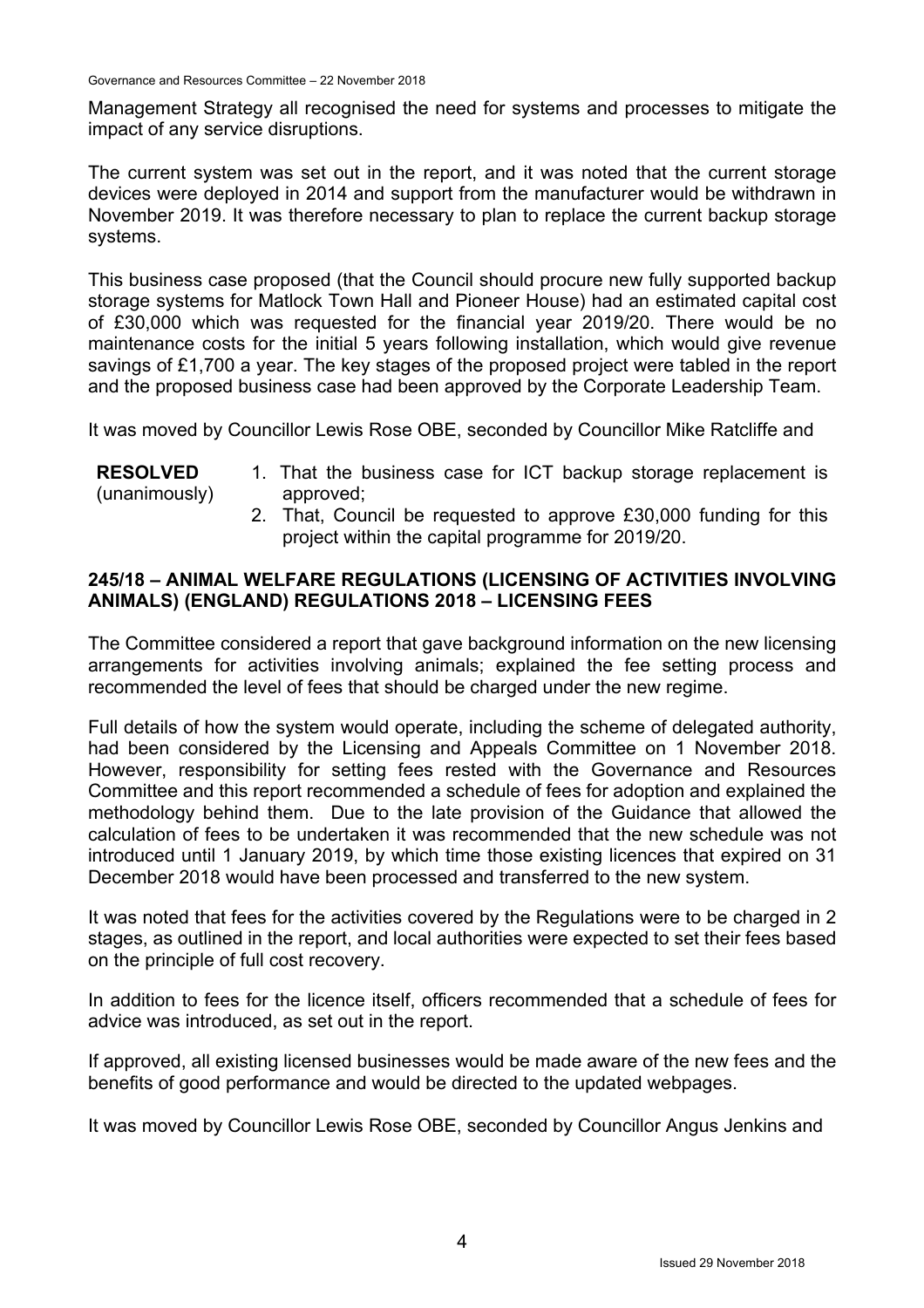# **RESOLVED**

(unanimously)

That the schedule of fees set out below is approved:

| <b>Activity</b>                        | Fee  |
|----------------------------------------|------|
| Application fee for new licence        | £310 |
| Fee for grant of licence, including    | £75  |
| compliance and enforcement             |      |
| Application fee for renewal of licence | £310 |
| Fee for grant of renewal, including    | £75  |
| compliance and enforcement             |      |
| Variation of licence – administration  | £25  |
| Variation of licence – administration  | £125 |
| and inspection                         |      |
| Re-rating inspection                   | £100 |
| Appeal inspection                      | £100 |

| <b>Activity</b>                                                                | Fee                           |
|--------------------------------------------------------------------------------|-------------------------------|
| Advice from Licensing team - first 30   Free<br>minutes                        |                               |
| Advice from Licensing team – more $\mid$ £50 fee to include<br>than 30 minutes | meeting and written<br>advice |
| <b>Advisory site visit</b>                                                     | £100                          |

### **246/18 – CUSTOMER INNOVATION PROJECT**

The Committee considered a report that summarised the work of a new cross-departmental Hub aimed at improving the customer experience.

The launch of a new waste service was the major piece of work currently underway, and for which the volume of customer contacts regarding waste and other Environmental Services was number one across all communication channels. To this end, considerable thought had been given to the Council's state of readiness and ability to respond to queries in an easier, quicker and more efficient manner. The main drivers for change were listed in the report, and to take this project forward a Customer Innovation Hub had been formed; its conformation, aims and objectives were set out in the report.

Stage 1 of the project was to develop a specification for the procurement of a Customer Relationship Management System (CRM) and associated software to meet those objectives, as set out in the report. The ultimate aim was to have the new platform in place and fully functional in order to deliver the priority before the new waste service was rolled out.

The main body of the report detailed progress and initial findings, with current service trends and associated data set out in Section 2 of the report. Appendix 1 to the report showed the number of customer contacts delivered at first point of contact, i.e. those delivered by the Business Support and Communications teams. The cost attributed to each transaction was for illustrative purposes and was based on global unit costs for local authorities.

A short PowerPoint presentation was given by the Business Transformation Assistant to illustrate the procedures and shortcomings in the current contact system.

It was moved by Councillor Chris Furness, seconded by Councillor Lewis Rose OBE and